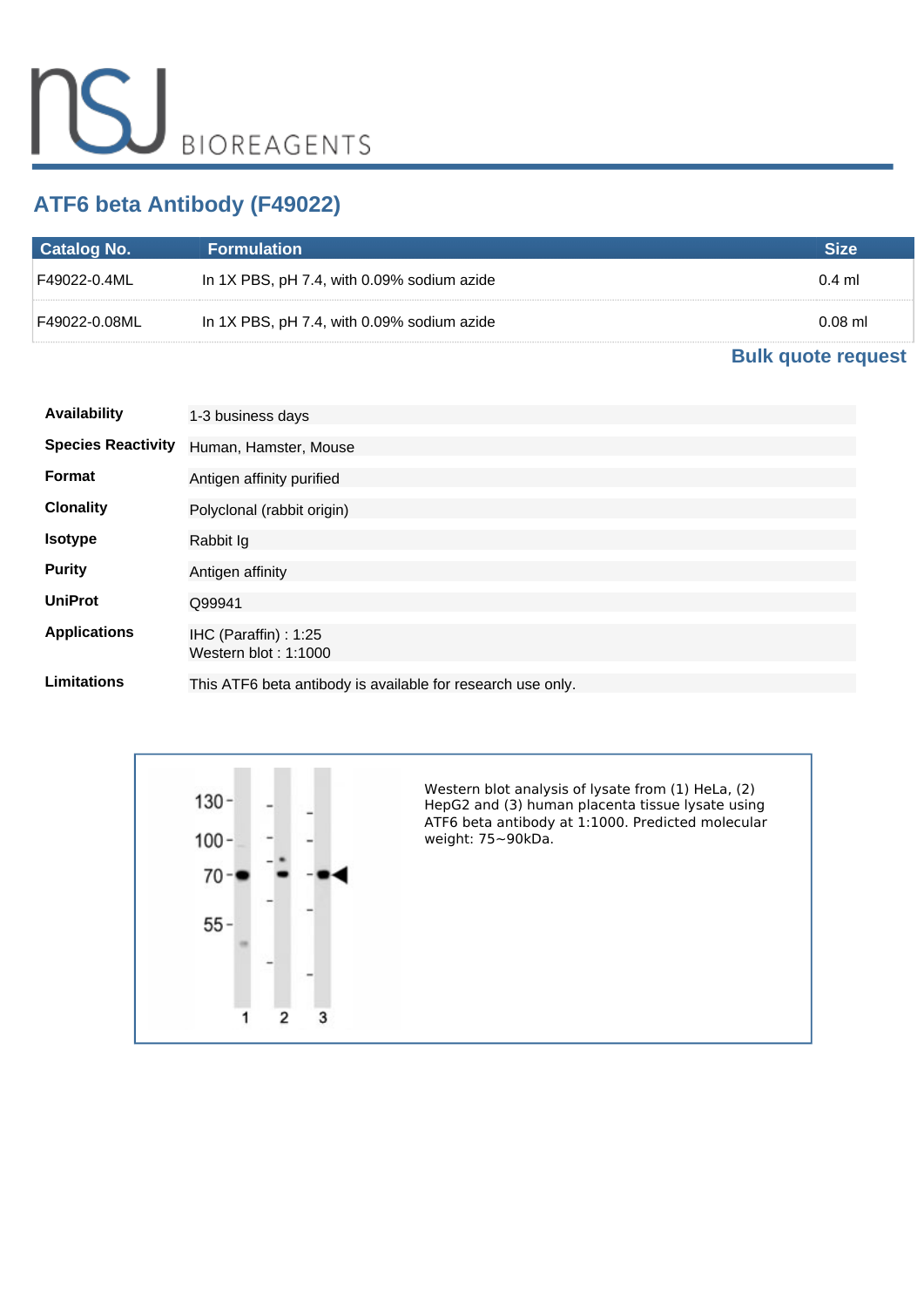



*Immunohistochemical analysis of paraffin-embedded human prostate section using ATF6 beta antibody at 1:25.*



*Immunohistochemical analysis of paraffin-embedded human kidney section using ATF6 beta antibody at 1:25.*